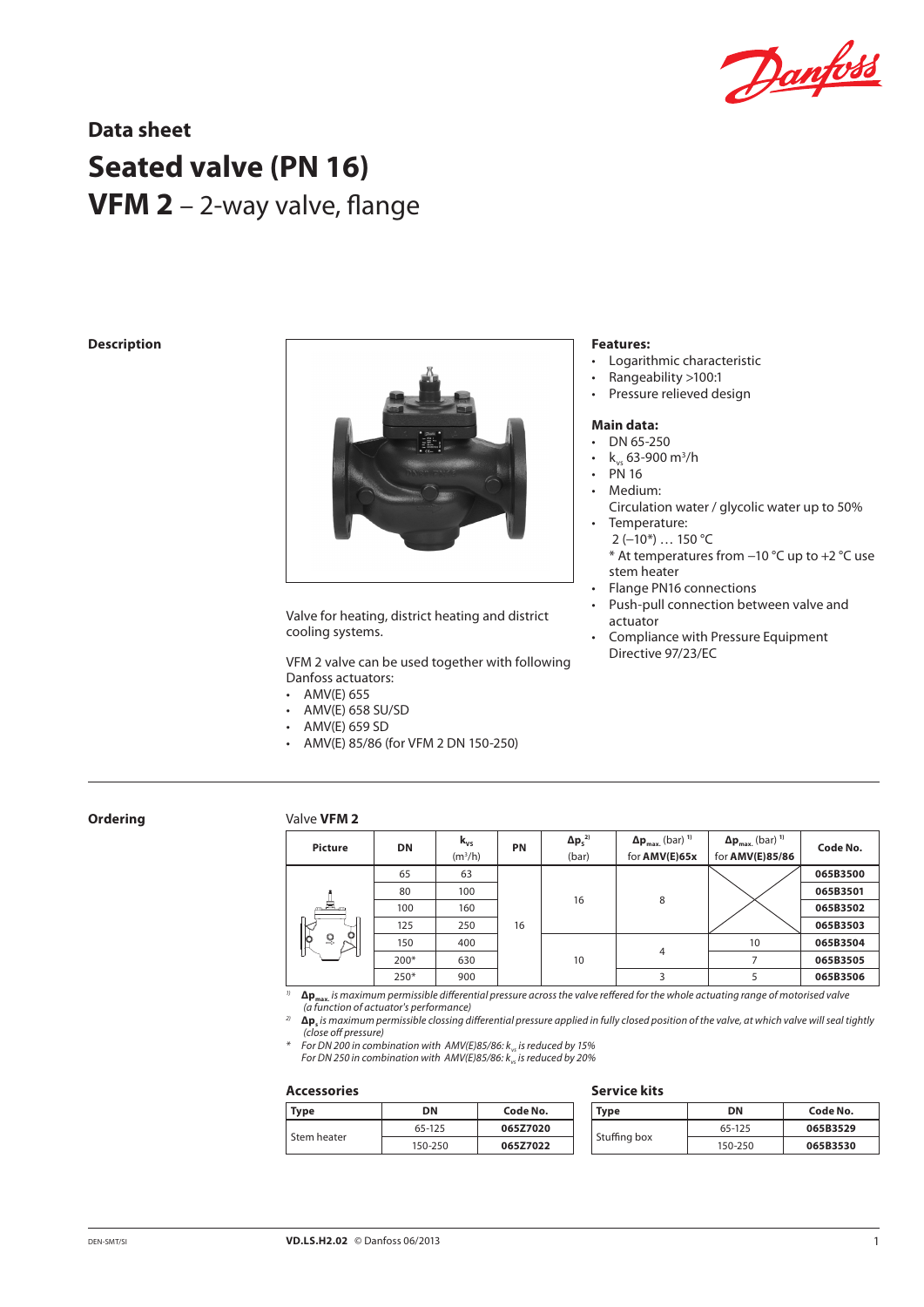

| Technical data | <b>Nominal diameter</b>          | <b>DN</b>                         | 65                                                                | 80   | 100          | 125 | 150 | 200 | 250 |
|----------------|----------------------------------|-----------------------------------|-------------------------------------------------------------------|------|--------------|-----|-----|-----|-----|
|                | $k_{vs}$ value                   | $m^3/h$                           | 63                                                                | 100  | 160          | 250 | 400 | 630 | 900 |
|                | Stroke<br>30<br>34<br>40<br>mm   |                                   |                                                                   |      |              | 50  |     |     |     |
|                | Rangeability                     | >100:1                            |                                                                   |      |              |     |     |     |     |
|                | Control characteristic           | Logarithmic                       |                                                                   |      |              |     |     |     |     |
|                | Cavitation factor z<br>0.45      |                                   |                                                                   | 0.40 | 0.30<br>0.35 |     |     |     |     |
|                | Leakage acc. to standard IEC 534 | $< 0.03 \%$ of $k_{vc}$           |                                                                   |      |              |     |     |     |     |
|                | Nominal pressure                 | PN                                | 16                                                                |      |              |     |     |     |     |
|                | Medium                           |                                   | Circulation water / glycolic water up to 50 % (standard VDI 2035) |      |              |     |     |     |     |
|                | Medium pH                        | Min. 7, Max. 10                   |                                                                   |      |              |     |     |     |     |
|                | Medium temperature               | $^{\circ}$ C                      | $2(-10)$ 150                                                      |      |              |     |     |     |     |
|                | Connections                      | Flange PN 16 acc. to EN 1092-2    |                                                                   |      |              |     |     |     |     |
|                | <b>Materials</b>                 |                                   |                                                                   |      |              |     |     |     |     |
|                | Valve body and cover             | Grey cast iron EN-GJL-250 (GG 25) |                                                                   |      |              |     |     |     |     |
|                | Valve seat, cone and spindle     | Stainless steel                   |                                                                   |      |              |     |     |     |     |
|                | Stuffing box sealing             | <b>EPDM</b>                       |                                                                   |      |              |     |     |     |     |

*1) At temperatures from –10 °C up to +2 °C use stem heater*

# **Pressure temperature diagram**



# **Valve characteristics**

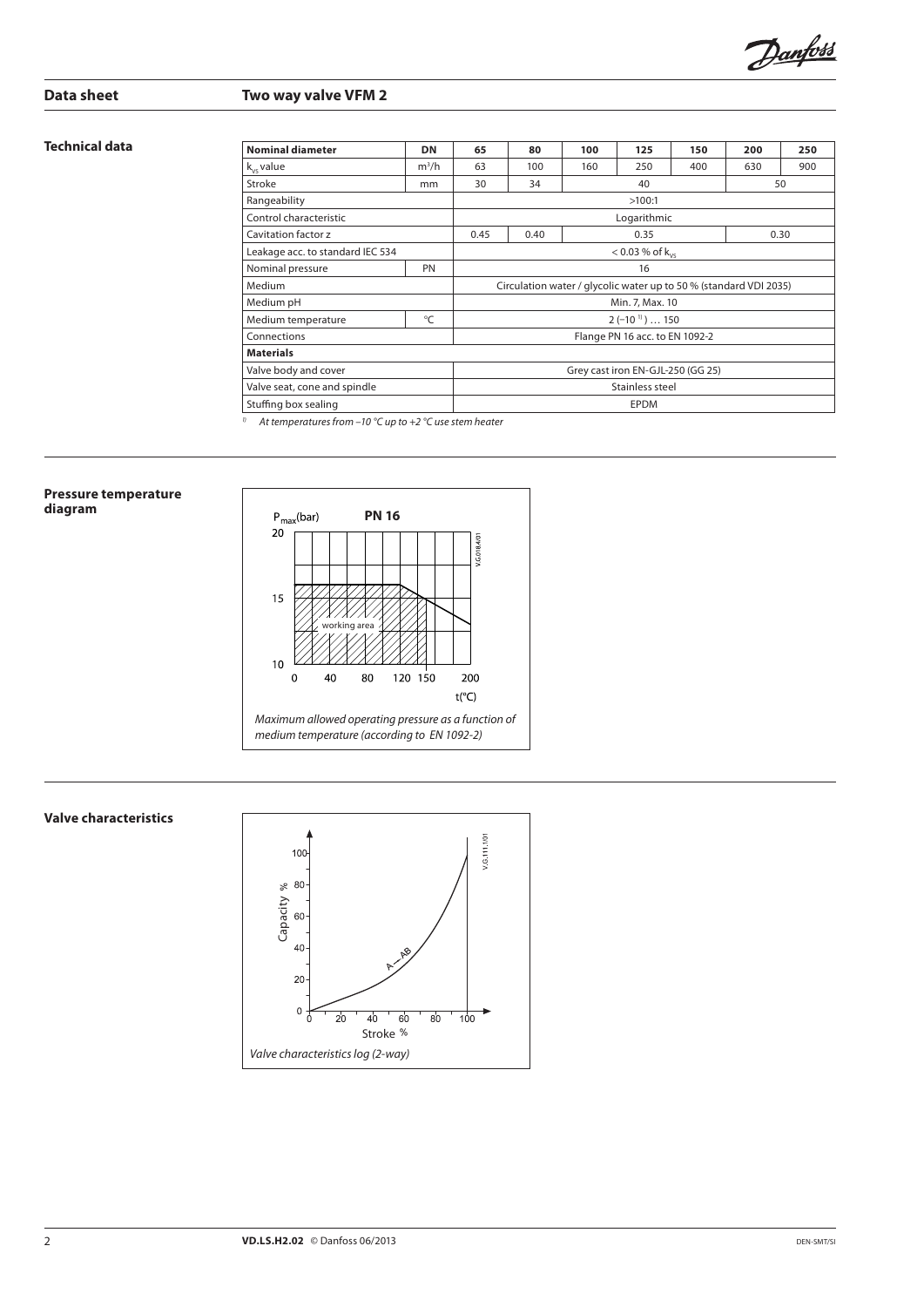)anfoss

# **Installation** *Hydraulic connections*

Mount according to flow direction as indicated on valve body.

### *Valve mounting*

Before mounting the valve be sure that the pipes are clean and free from swarf. It is essential that the pipes are lined up squarely with the valve at each connection and that they are free from vibrations. Install the motorized control valves with the actuator in a vertical or horizontal position.

Leave sufficient clearance to facilitate the dismantling of the actuator from the valve body for maintenance purposes.

*Note* that the actuator may be rotated up to 360° with respect to the valve body by loosening the retaining fixture.



**Disposal** The valve must be dismantled and the elements sorted into various material groups before disposal.

# **Design**

- **1.** Valve body
- **2.** Valve cover
- **3.** Stuffing box
- **4.** Valve stem
- **5.** Valve cone (pressure relieved)
- **6.** Valve seat

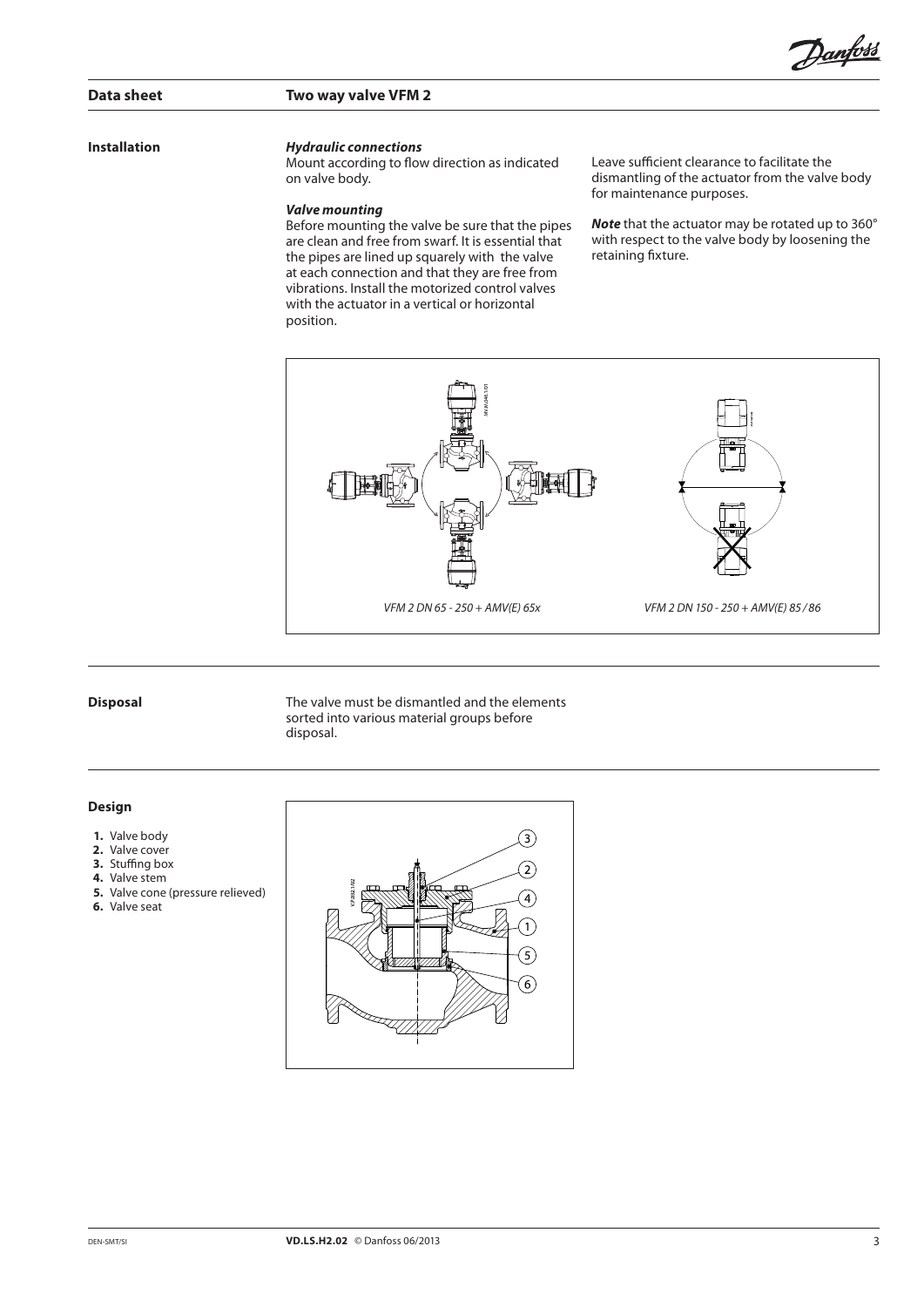

### **Sizing**



### **Example**

*Design data:* Flow rate: 60 m<sup>3</sup>/h System pressure drop: 55 kPa

Locate the horizontal line representing a flow rate of 60 m<sup>3</sup>/h (line A-A). The valve authority is given by the equation:

Value authority, 
$$
a = \frac{\Delta p1}{\Delta p1 + \Delta p2}
$$

Where:

- Δp1 = pressure drop across the fully open valve
- Δp2 = pressure drop across the rest of the circuit with a full open valve

The ideal valve would give a pressure drop equal to the system pressure drop (i.e. an authority of 0.5)

if:  $\Delta p1 = \Delta p2$ 

$$
a\!=\!\frac{\Delta p1}{2\!\times\!\Delta p1}\!=\!0.5
$$

In this example an authority of 0.5 would be given by a valve having a pressure drop of 55 kPa at that flow rate (point B). The intersection of line A–A with a vertical line drawn from B lies between two diagonal lines; this means that no ideally-sized valve is available.

Danfoss

The intersection of line A–A with the diagonal lines gives the pressure drops stated by real, rather than ideal, valves. In this case, a valve with  $k_{vs}$  63 would give a pressure drop of 90.7 kPa (point C):

hence value authority = 
$$
\frac{90.7}{90.7 + 55} = 0.62
$$

The second largest valve, with  $k_{vs}$  100, would give a pressure drop of 36 kPa (point D):

hence value authority = 
$$
\frac{36}{36+55} = 0.395
$$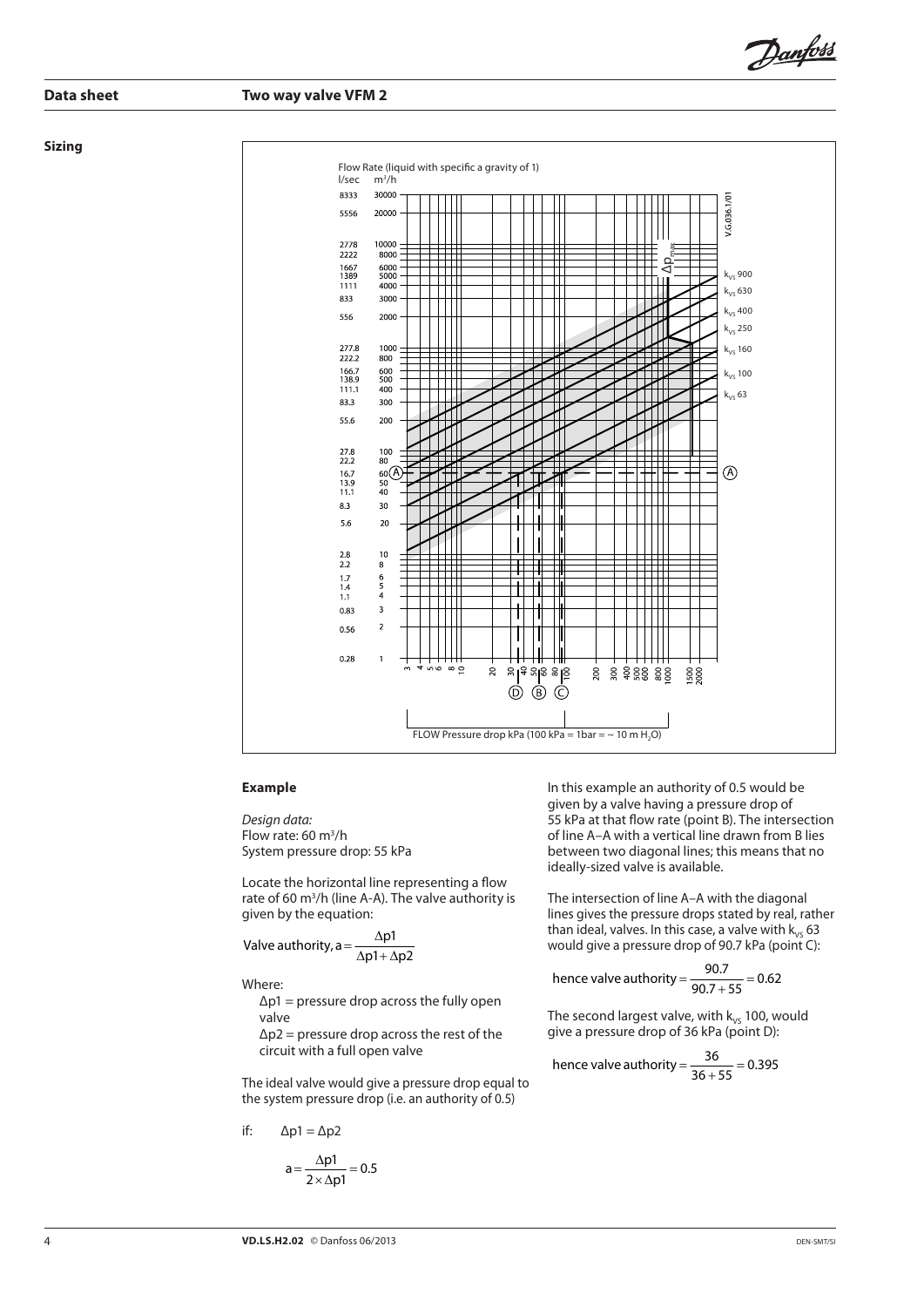Danfoss

# **Dimensions**

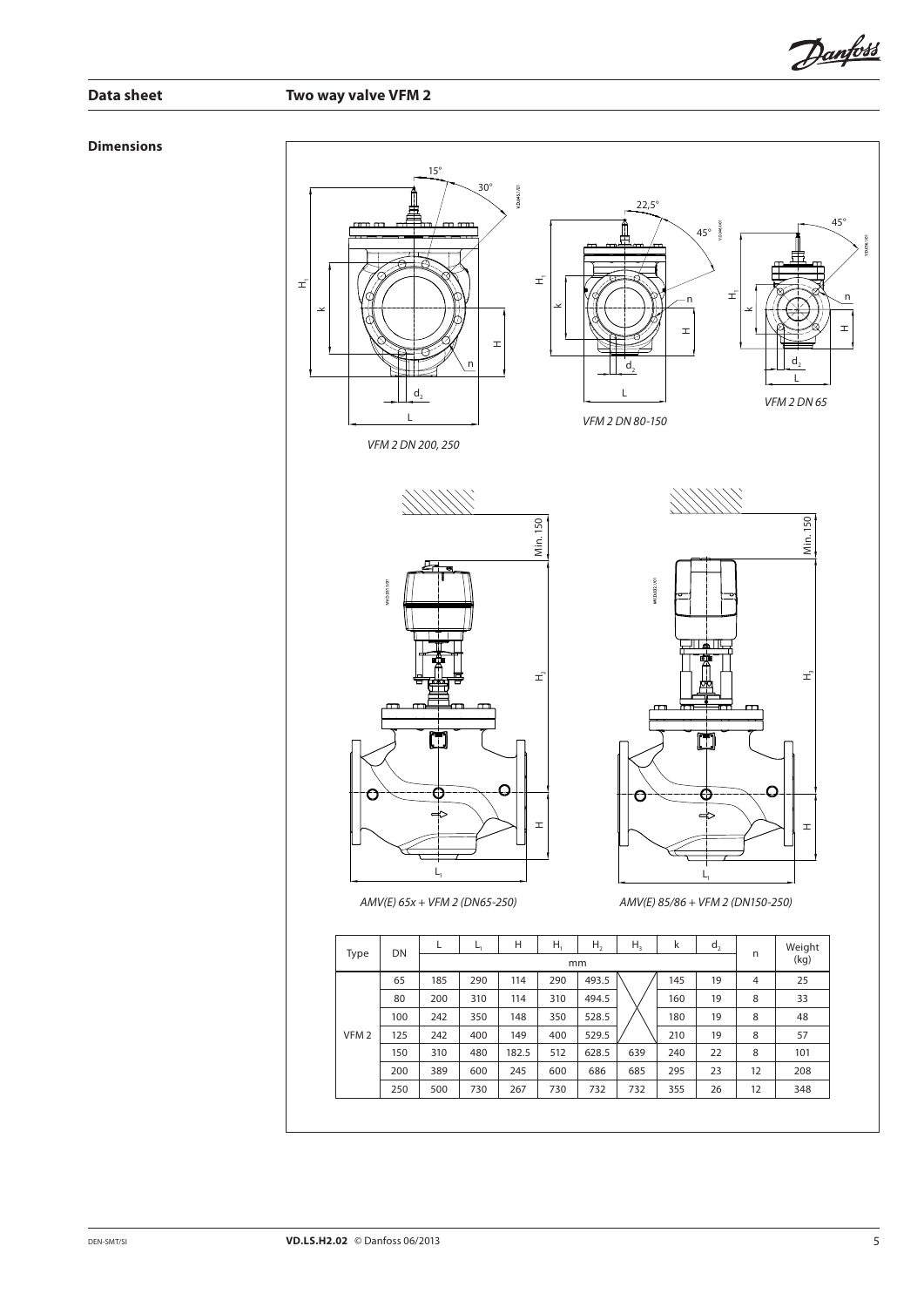

Danfoss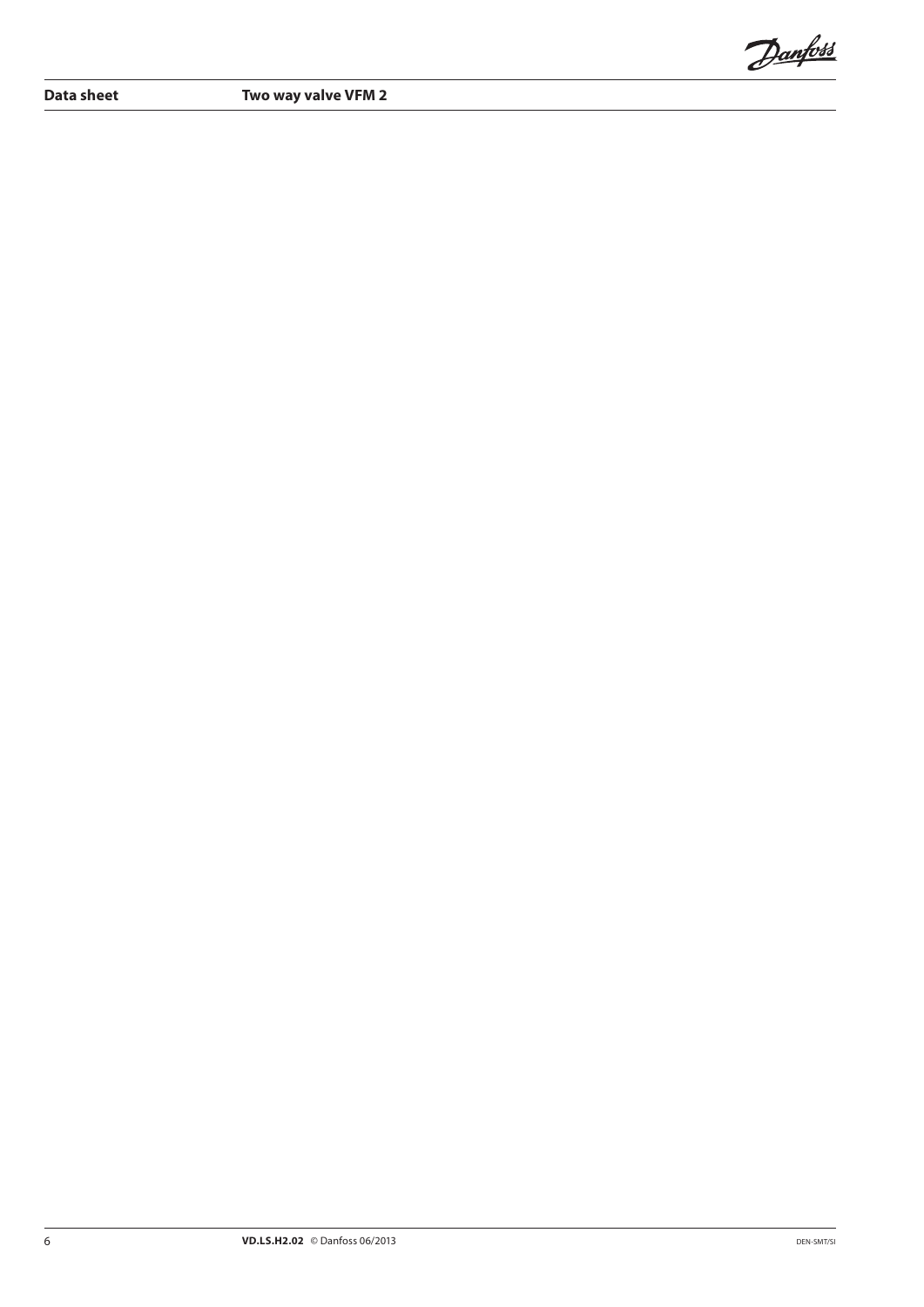Danfoss